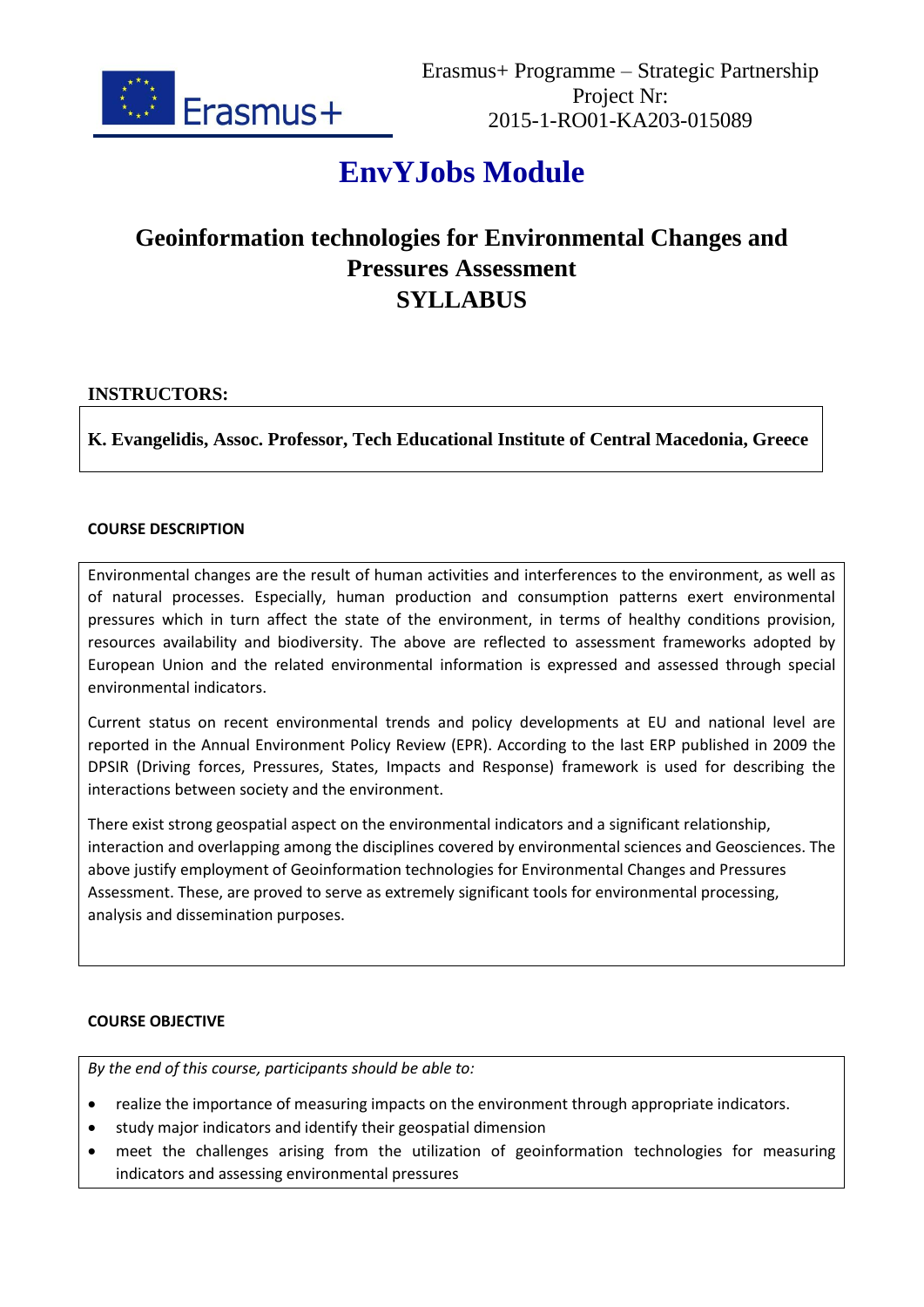

- understand the DPSIR framework and identify the appropriate indicators for measuring environmental pressures
- apply Geoinformation related technologies to real environmental cases

The major geoscientific technological areas that will be employed to achieve the course's objectives under DPSIR framework are

a) Geographic Information Systems for analyzing, processing and visualizing geospatial information and

b) Geospatial Semantics & Geospatial Web Services for setting the integration and interoperability dimensions

#### **COURSE ORGANIZATION**

The course will be organized in 10 virtual lessons and 4 virtual laboratories, with compulsory attendance. Virtual lessons and virtual laboratories can be attended by students who enrol to this course. For the dates of exams see the EnvYJobs learning platform. The course is "on demand", i.e., attendance is mandatory but days and hours in which to follow the course are free according to the needs of each individual student.

Starting from February 2017 those who have attended the course can take the exam.

The course is organized in the following chapters:

- Environmental Changes
- Environmental Pressures Assessment
- The DPSIR Framework
- Geographic Information Systems
- Geospatial Web Technologies
- Application of Geoinformation Technologies to Real Environmental Cases

#### **PRE-REQUISITES**

Basic computer skills and desire to learn

Fundamentals on Environmental Engineering

Basic knowledge on Geographic Information Systems principles would be much helpful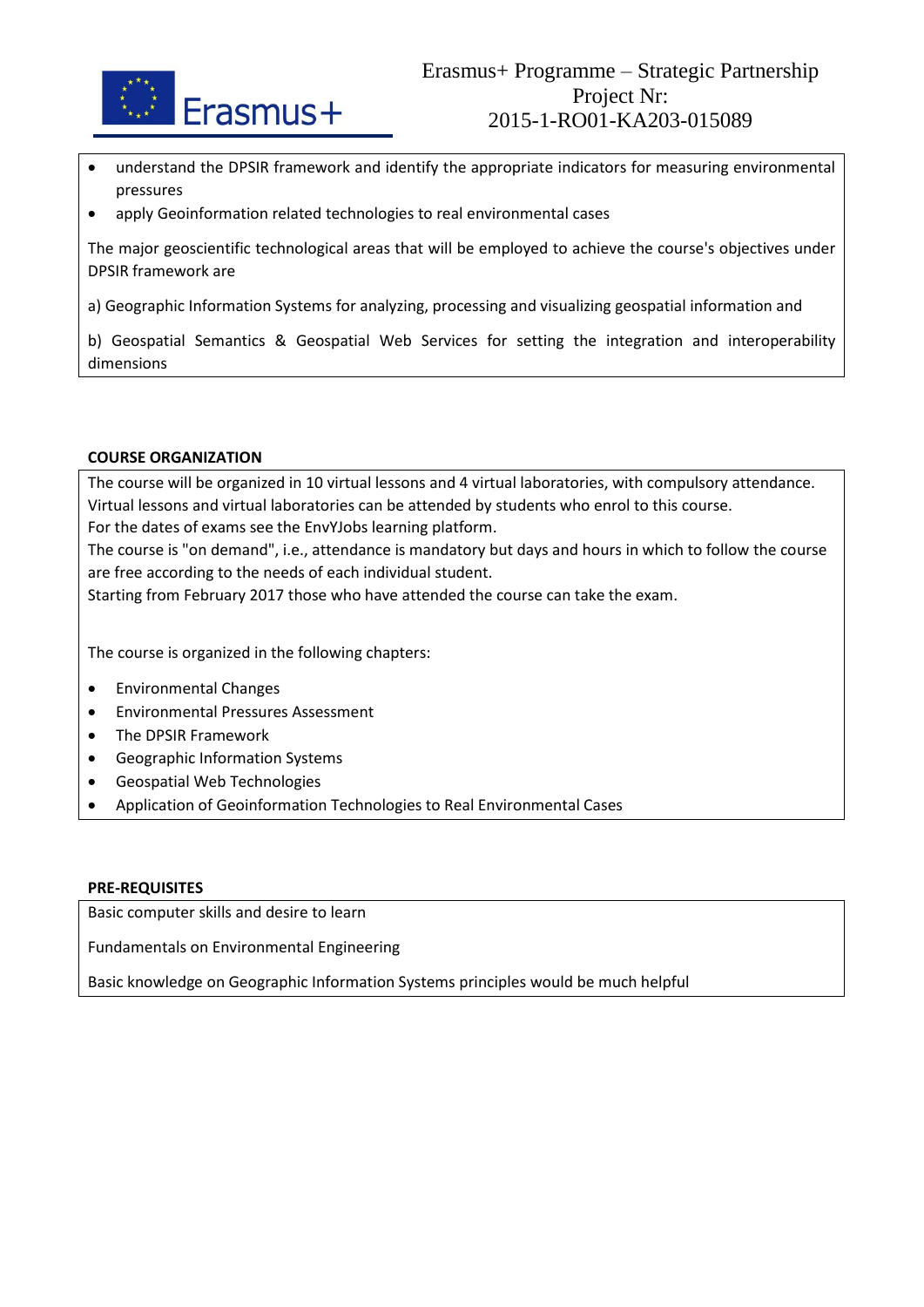

#### **MATERIAL**

Teaching materials are available on the EnvYJobs e-learning platform (e-courses, e-labs and video labs).

The students can free download the following software:

QGIS and Geoserver: *http://www.osgeo.org/*

#### **EVALUATION**

Starting from February 2017 those who have attended the course can take the exam.

The exam aims at evaluating the Student's learning progress (competency and achievement of desired learning objectives).

Exams will be computer-based and will consist of a multiple choice questionnaire which has to be successfully completed.

Students can sign up for exams only after successfully attending all web-lessons and web-labs (compulsory attendance, verified through online check).

The students will take the exam in a classroom at their own University, with the supervision and support of the University's personnel.

As a guideline, the exam duration will be up to one hour (the exam specific schedule will be announced at the course Calendar). The exam results will be based on the ratio of correct answers given to the total available questions number.

Exam results are reported as "pass and score" or "fail". Exams are considered successful if the correct answers provided by the student are at least 50% of the total number of questions.

Examination will be graded according to a scale ranging from 0 to 100, with 50 as a pass mark. The final grade of the EnvYJobs module, based on the average of the single courses results, will be converted into the local grading scale of each partner institution.

To students failing the exams, a diagnostic report indicating subject areas of relative strength and weakness will be provided. The diagnostic report can assist them to study for a successful reexamination.

Student registration for participating in the exams will be done over the web.

Regular session of exams will be scheduled at the end of each teaching cycle.

The exam registration is done via the web.

For more information please visit the EnvYJobs web site